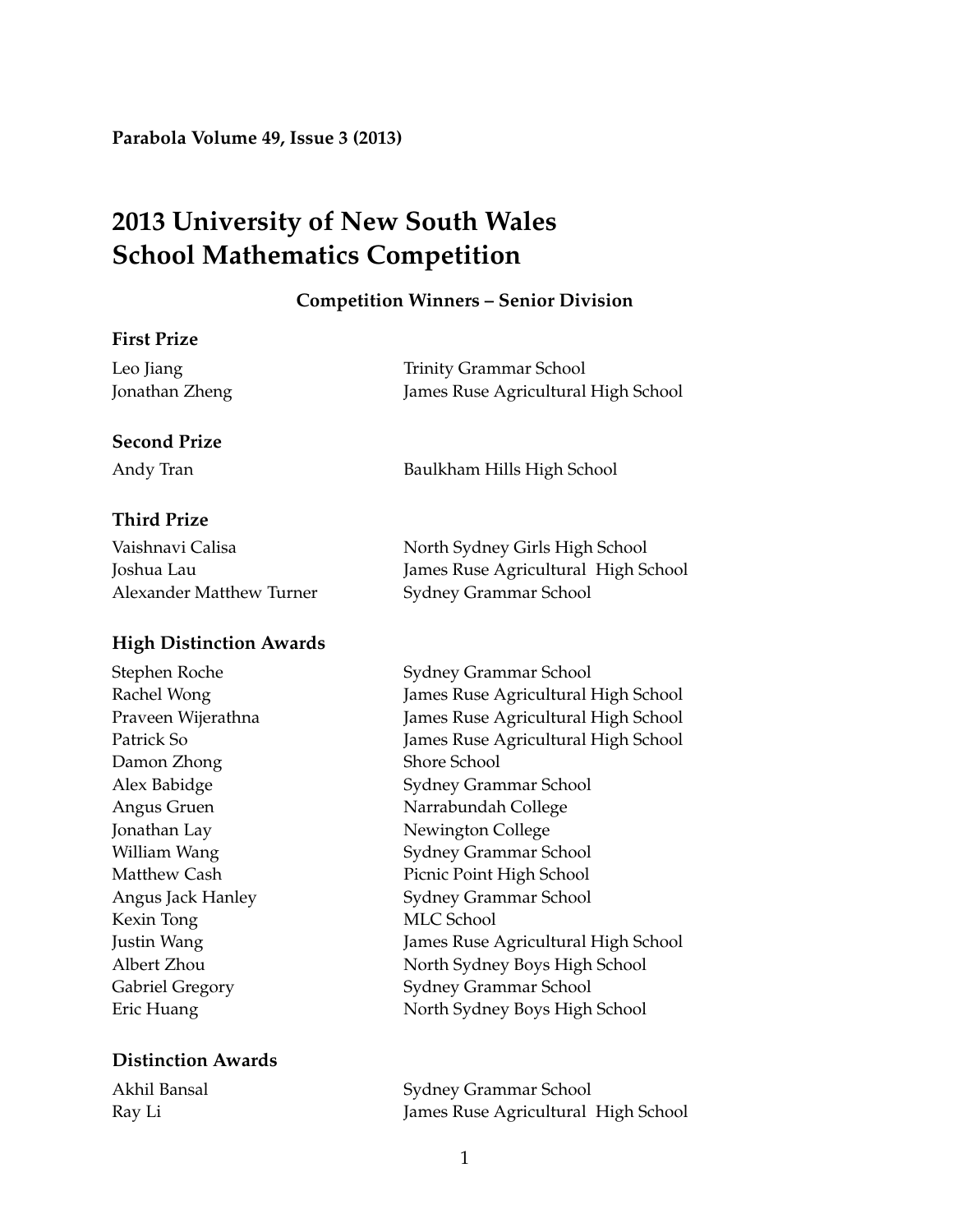Jack Spilecki Sydney Grammar School Jason Kwong Sydney Grammar School Grant Kynaston Sydney Grammar School Tom Allchurch Sydney Grammar School Michael Hauser Sydney Boys High School Andrew Manton-Hall Sydney Grammar School

# **Credit Awards**

Aran Kanagaratnam Sydney Grammar School Prageeth Liyanage Narrabundah College Will Clarke Sydney Grammar School Adele Stobo Jackson MLC School Alexander Kesidis Orsmond Sydney Grammar School Terry Shang Sydney Grammar School Howard Ho Cheung Chow Sydney Grammar School Ali Reis Cimen Sydney Grammar School Duong Dang The Canberra College Mak Hadzimejlic Fort Street High School Michael Chang Ha Park Shore School Orion Tong Sydney Grammar School Edric Shao-Zhe Wang Sydney Boys High School Edmond Sun Cheng Newington College Marcus Stephan Dahl Sydney Grammar School Kelvin Duong **Fort Street High School** Alex Stephens Fort Street High School

Sherrington Li James Ruse Agricultural High School Vithoo Sivanathan James Ruse Agricultural High School Gary Xu James Ruse Agricultural High School Anton Bychkov North Sydney Boys High School Kevin Shi James Ruse Agricultural High School Henry Yan James Ruse Agricultural High School Tim Huang North Sydney Boys High School Saimurooban Muralidaran James Ruse Agricultural High School Robert Tan Sydney Boys High School Yuk Ming ( Eric ) Xu Sydney Boys High School

David Wei Hu James Ruse Agricultural High School Henry Liang North Sydney Boys High School Richard Tan James Ruse Agricultural High School Ann Wen North Sydney Girls High School Margaret Zhou James Ruse Agricultural High School Leslie Lay North Sydney Boys High School Jackie Wu James Ruse Agricultural High School Desmond Cheang Normanhurst Boys High School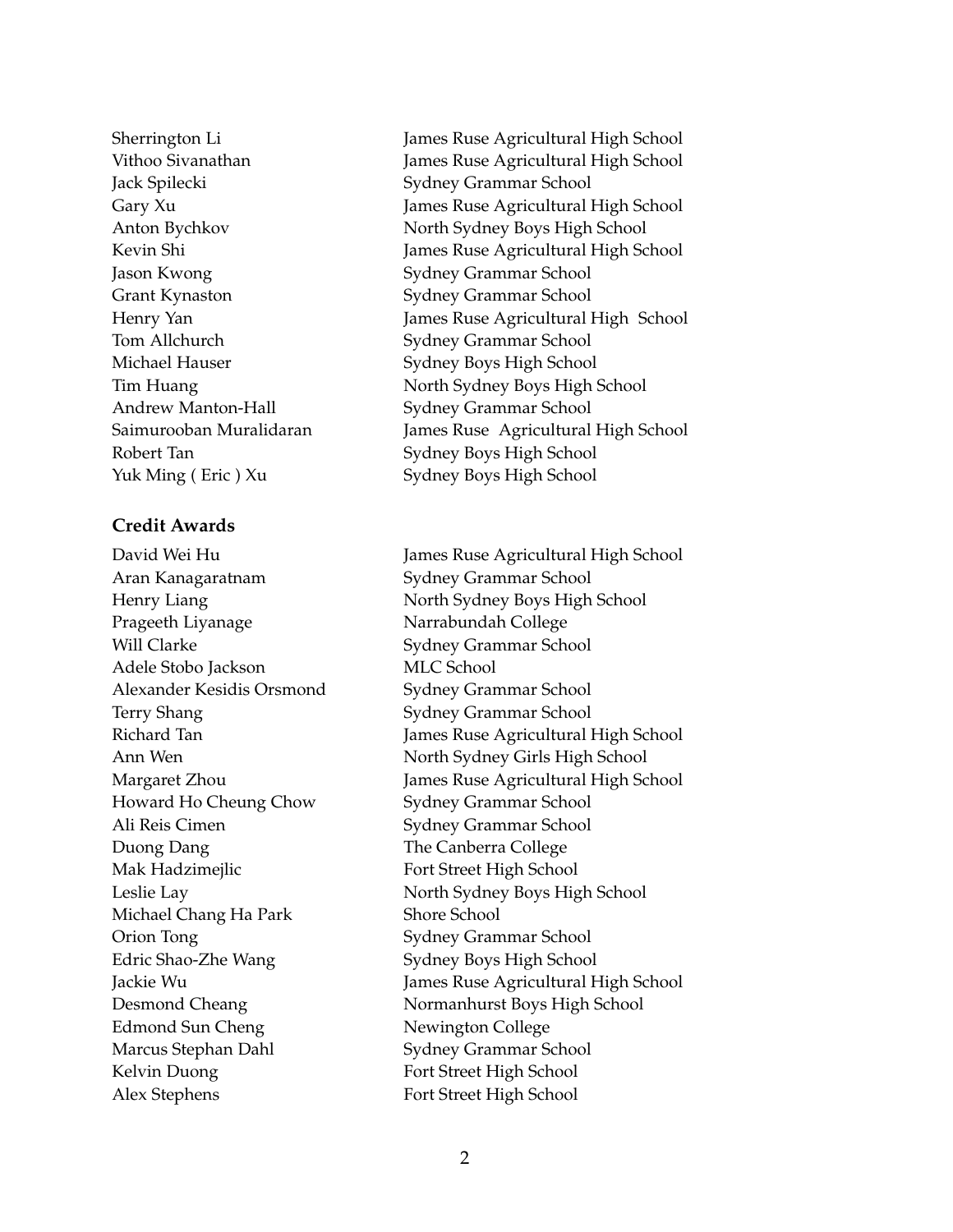Jiheng(Sunny ) Xu The Canberra College Xin Zhang MLC School Wei-Ming (James) Chen Sydney Boys High School Joseph Choi Baulkham Hills High School Allan Loi Sydney Boys High School Patrick Mah Baulkham Hills High School Felix To Fort Street High School Megan Dang **Ascham School** Ashwin Singh Sydney Grammar School Viswajit Thiruloganathan Sydney Grammar School Aryeh Nailand Moriah College Nichola Jiayu Chow Ascham School Harry Wai-Lung Godber Sydney Grammar School Stefanie Lee Pymble Ladies College Zhongwen Li Pymble Ladies College Isobel Sheperd Shaw Pymble Ladies College Helen Zhang Pymble Ladies College Qianyu Zhang Pymble Ladies College Jason Zhang Sydney Boys High School

Lily Tao North Sydney Girls High School Gary Xu **North Sydney Boys High School** Oliver Fisher Normanhurst Boys High School Tony Hannigan Normanhurst Boys High School Michael Hong James Ruse Agricultural High School Frank Fan Huang James Ruse Agricultural High School Zihao Xue Normanhurst Boys High School Gavin Chen James Ruse Agricultural High School Nelson Chen North Sydney Boys High School Yim Tang (Eric) Lee North Sydney Boys High School Christine Li North Sydney Girls High School Zhenyi Wang The Kincoppal Rose Bay School of the Scacred Heart Vincent Liang James Ruse Agricultural High School David Wong North Sydney Boys High School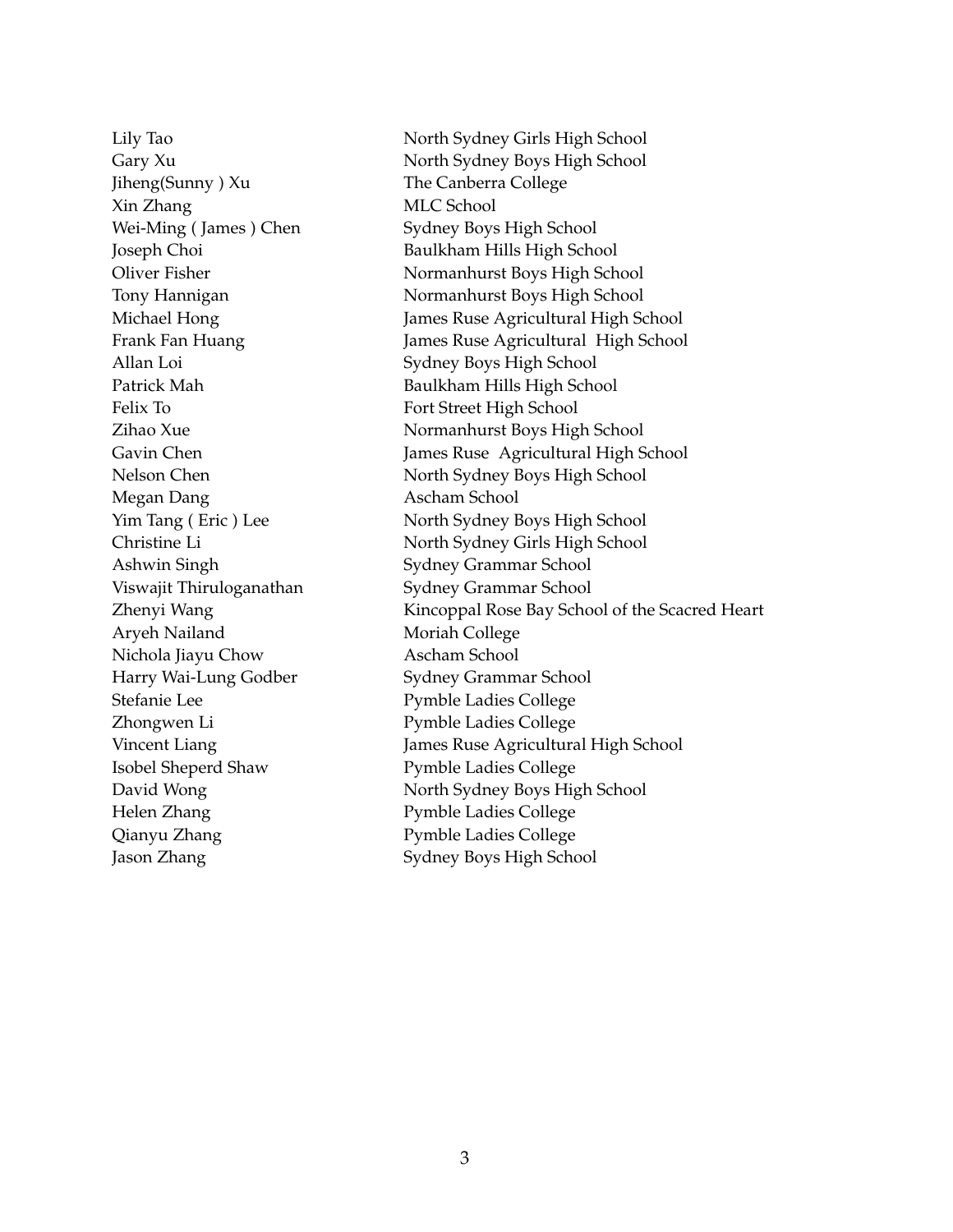#### **Competition Winners – Junior Division**

#### **First Prize**

| Seyoon Ragavan | Knox Grammar School                 |
|----------------|-------------------------------------|
| Kevin Xian     | James Ruse Agricultural High School |

#### **Second Prize**

### **Third Prize**

### **High Distinction**

Jamie Abel Shore School

## **Distinction**

Eryuan Sheng Newington College

Richard Gong Sydney Grammar School

Yang Song James Ruse Agricultural High School

Rishi Maran North Sydney Boys High School Raymond Han James Ruse Agricultural High School Simon Yang James Ruse Agricultural High School Karen Zhang Pymble Ladies College Allen Lu Sydney Grammar School Patrick Song James Ruse Agricultural High School Tally Zhuo James Ruse Agricultural High School Austin Zhang Sydney Grammar School Atul Barman James Ruse Agricultural High School George Ruan James Ruse Agricultural High School Nathan Tie Sydney Grammar School Dylan Vom James Ruse Agricultural High School

Harry Dinh Baulkham Hills High School Karen Gong James Ruse Agricultural High School Eric Tan James Ruse Agricultural High School Jeremiah Iliffe Sydney Grammar School Haradarshana Kannan James Ruse Agricultural High School Adrian Law James Ruse Agricultural HighSchool Kevin Ly **Immes Ruse Agricultural High School** Andrew Pan James Ruse Agricultural High School Vincent Jiang Sydney Grammar School Michelle Kim James Ruse Agricultural High School James Manton-Hall SydneyGrammar School William Talbot Sydney Grammar School Justin Zhu North Sydney Boys High School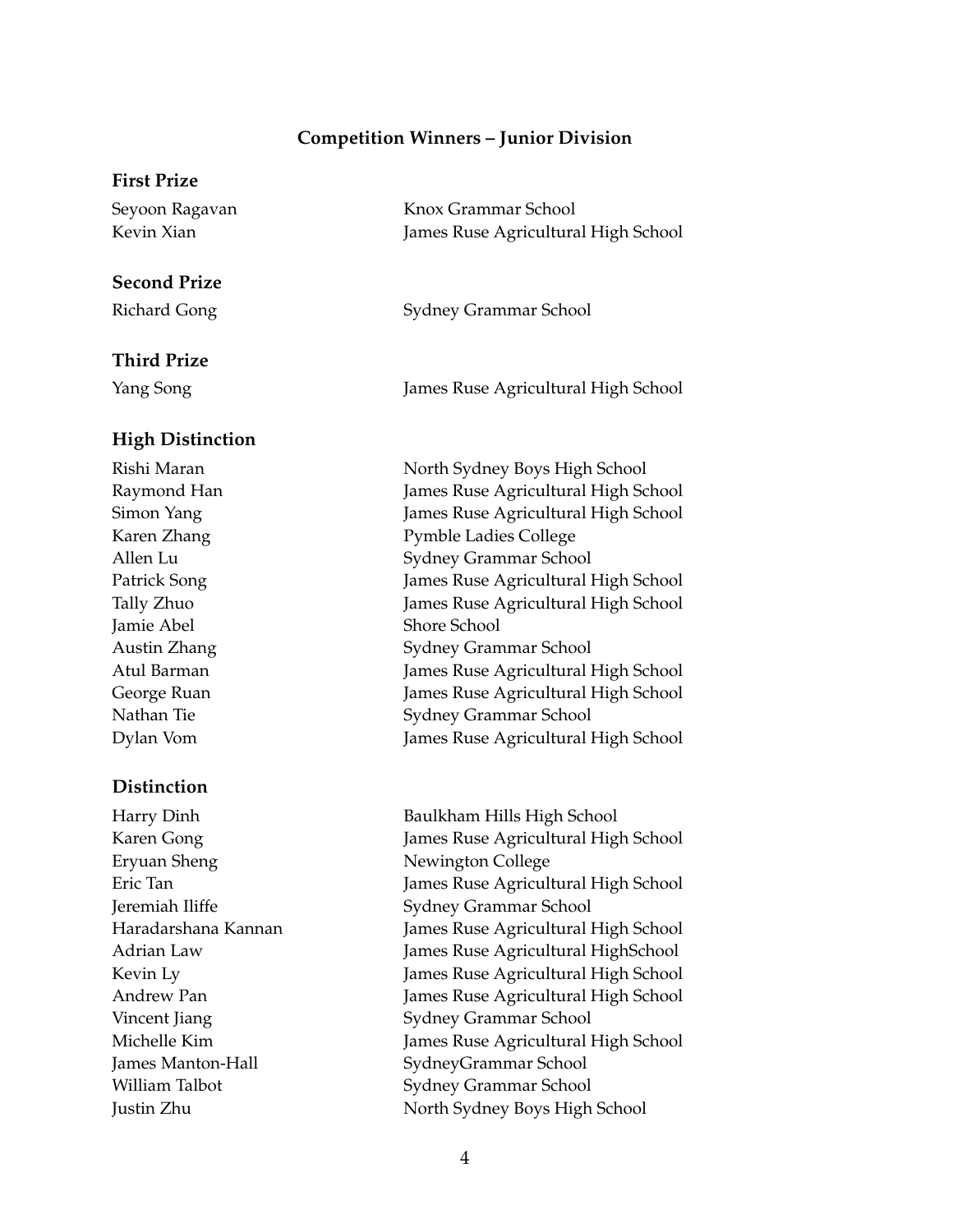### **Credit**

Kevin Chan Baulkham Hills High School Morgan Chang Shore School John Min **Baulkham Hills High School** Victoria Tong MLC School Catherine Yu Pymble Ladies College Kieran Connor SydneyGrammar School Kevin Ke Sydney Boys High School Emily Kerrison Pymble Ladies College Brian Chau Sydney Grammar School Andy Deng Baulkham Hills High School Aidin Karahasan Sydney Boys High School Christopher Laksana Baulkham Hills High School Stanley Luk Shore School Jennifer Ma Pymble Ladies College Jessie Mai Presbyterian Ladies College Anthony Rusli Sydney Boys High School Alexander Su Sydney Grammar School Helen Wang Pymble Ladies College Victoria Xu MLC School Ronald Chan Baulkham Hills High School Nancy Gong Baulkham Hills High School Ivy Jiang MLC School Nicholas Joaquin Baulkham Hills High School Tianchen Lan Kambala Secondary School

Joanne Liu James Ruse Agricultural High School Dylan Siow-Lee Sydney Grammar School Victor Wong James RuseAgricultural High School Yale Yi James Ruse Agricultural High School

Bobby Dey James Ruse Agricultural High School Aaron Lawrence James RuseAgricultural High School Yoshua Rohan Selvadurai James Ruse Agricultural High School Steven Liu James Ruse Agricultural High School Sherrie Liu North Sydney Girls High School Pok Him Siu James RuseAgricultural High School Sriganesh Thavalingam James Ruse Agricultural High School Brandon Zeng James Ruse Agricultural High School Supuli Prahasa Ranasinghe JamesRuse Agricultural High School Stephanie Wu James Ruse Agricultural High School Megan Zhang James Ruse Agricultural High School Jackie Chen James Ruse Agricultural High School Andreas Orsmond Sydney Grammar School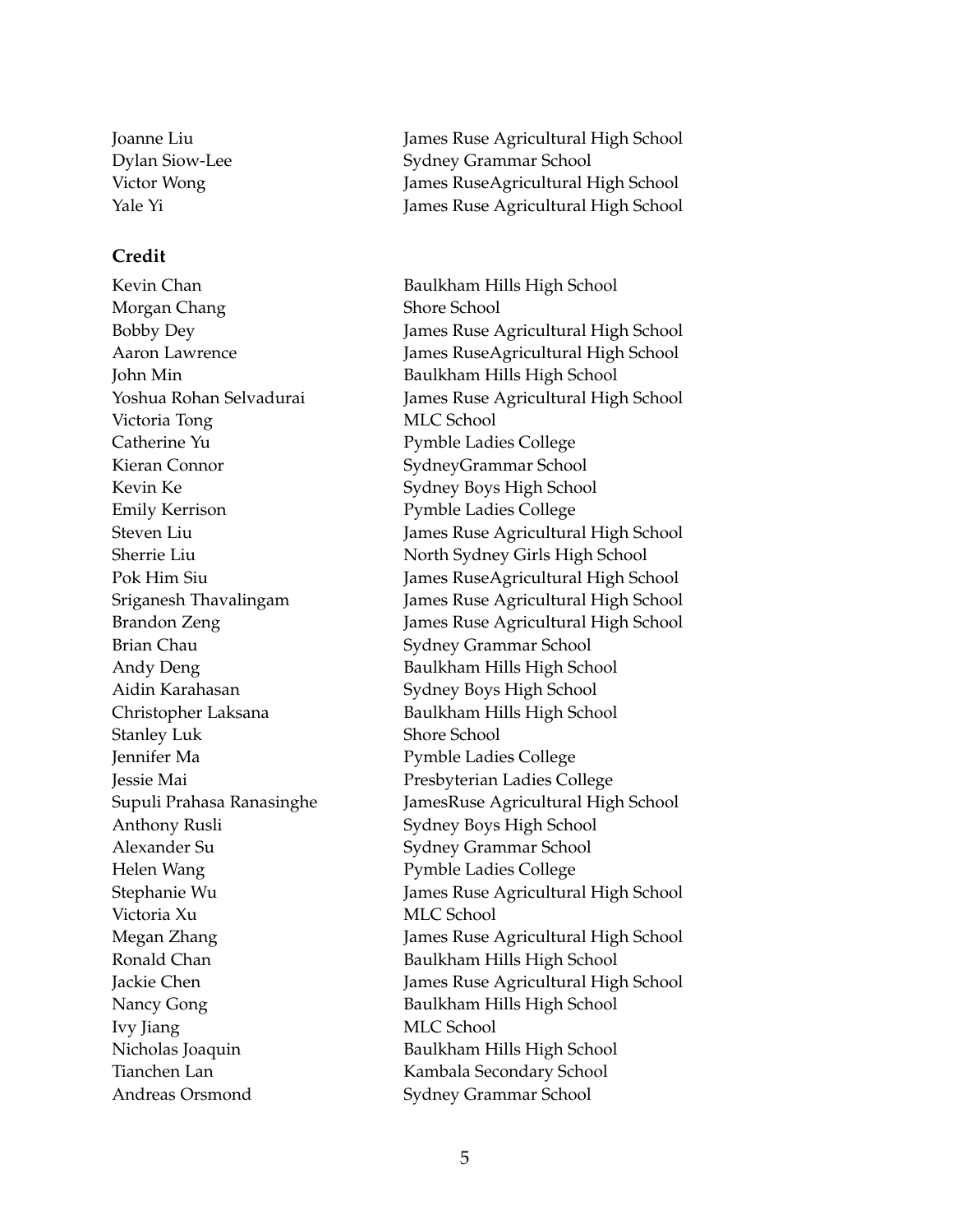Rachel Wong Meridan School Edward Noh Shore School James Arnall Sydney Grammar School Denny Chen The Scots College Douglas Guo Shore School Charles Jameson Sydney Grammar School Sheree Kuan MLC School Zhongwen Lai Sydney Grammar School Jennifer Luo Meridan School Anthony Ma Shore School Winnie Yuan Abbotsleigh Senior School Annabel Burnett Abbotsleigh Senior School Daniel Cheung Sydney Grammar School Claris Foo MLCSchool Edmund Hofflin Sydney Grammar School Roshana Kanagaratram Pymble Ladies College Rea(Bohyun) Kim Telopea Park School Jacky Li Sydney Grammar School Erika Lo Abbotsleigh Senior School

Kannan Subapriyan James Ruse Agricultural High School Jessica Zhang North Sydney Girls High School Harrison Chudleigh Normanhurst Boys High School Dineth Fonseka Baulkham Hills High School Jason Guo James Ruse Agricultural High School Xianyi Huang Baulkham Hills High School Colin Huang North Sydney Boys High School Lisa Wei North Sydney Girls High School Daniel Berry Normanhurst Boys High School Tasneef Helal **James Ruse Agricultural High School** Esther Kang Presbyterian Ladies College Janice Lai North Sydney Girls High School Gloria Liao Presbyterian Ladies College Priom Paul James Ruse Agricultural High School Vivian Qu James Ruse Agricultural High School Ashnith Wickramanayake James Ruse Agricultural High School Serine Yau North Sydney Girls High School Jacky Zeng Normanhurst Boys High School Sami Al-Hilfi Baulkham Hills High School Vanessa Gao **Presbyterian Ladies College** Amelia Lauren Gonsalvez Baulkham Hills High School Wendy Hu Presbyterian Ladies College Darryl Liu Normanhurst Boys High School Nancy Ma<br>
Presbyterian Ladies College Eli Mana **Moriah College**